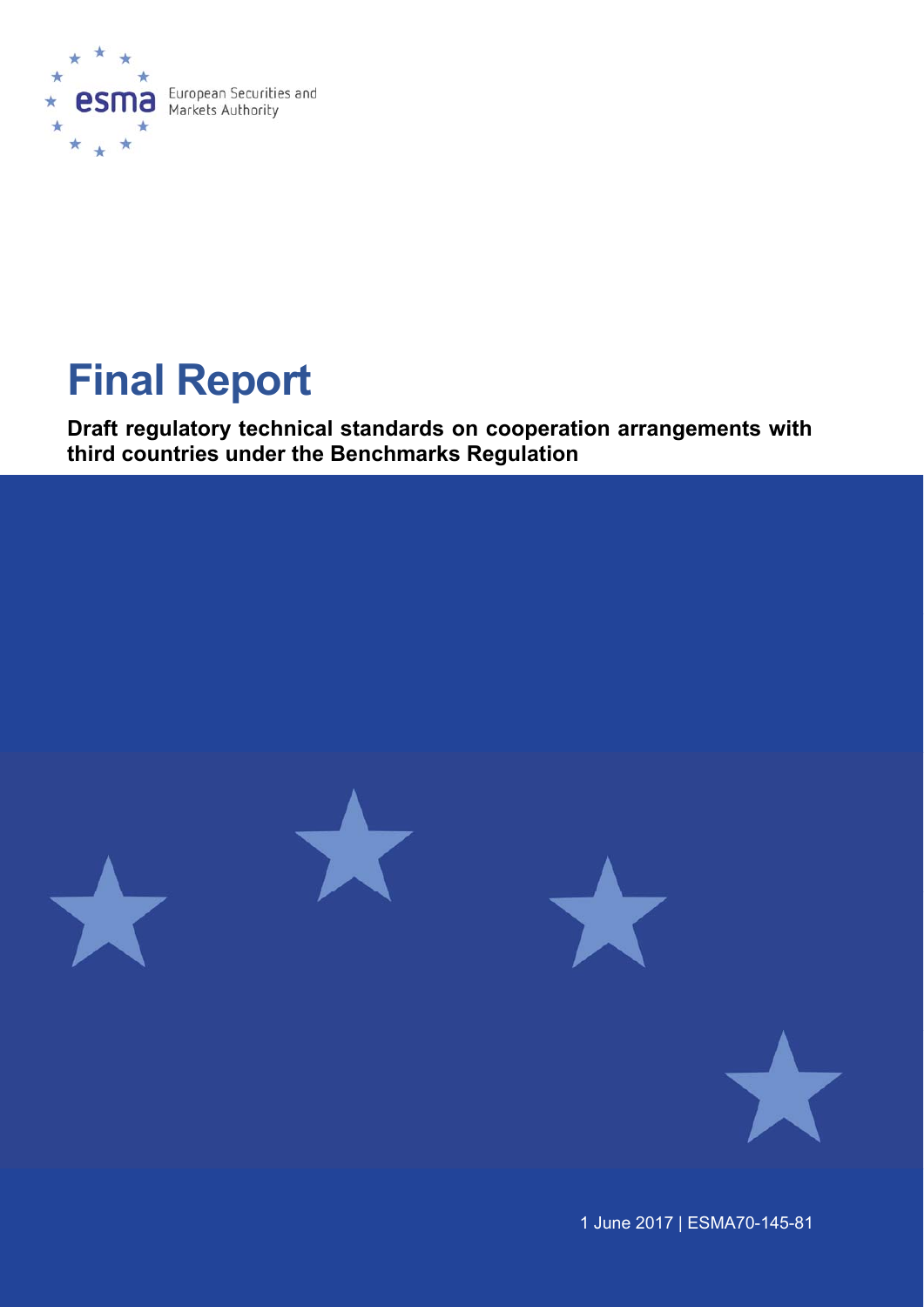

1 June 2017 ESMA70-145-81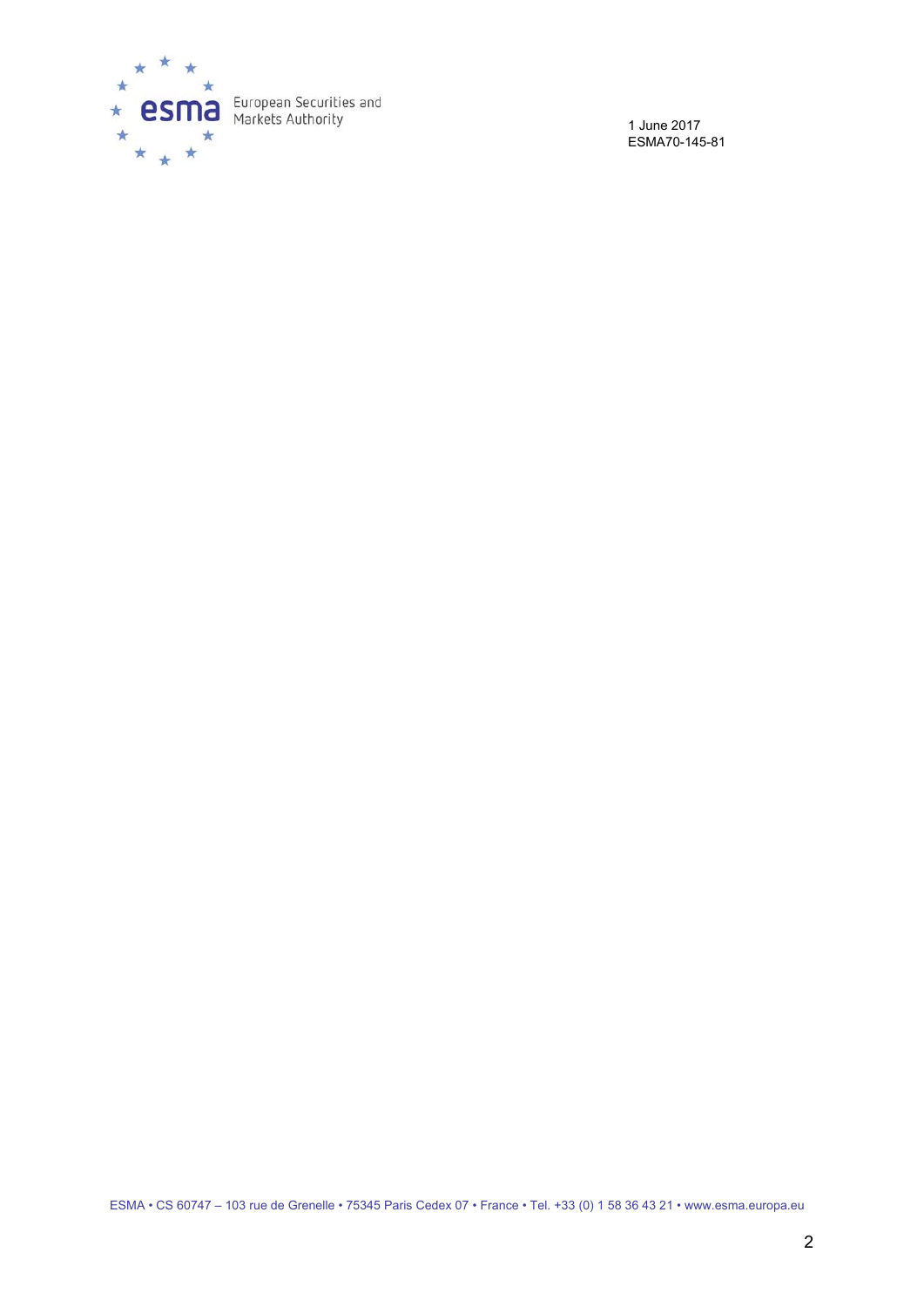

# **Table of Contents**

|  | 2 Minimum contents of cooperation arrangements with third country authorities 5 |  |
|--|---------------------------------------------------------------------------------|--|
|  |                                                                                 |  |
|  |                                                                                 |  |
|  |                                                                                 |  |
|  |                                                                                 |  |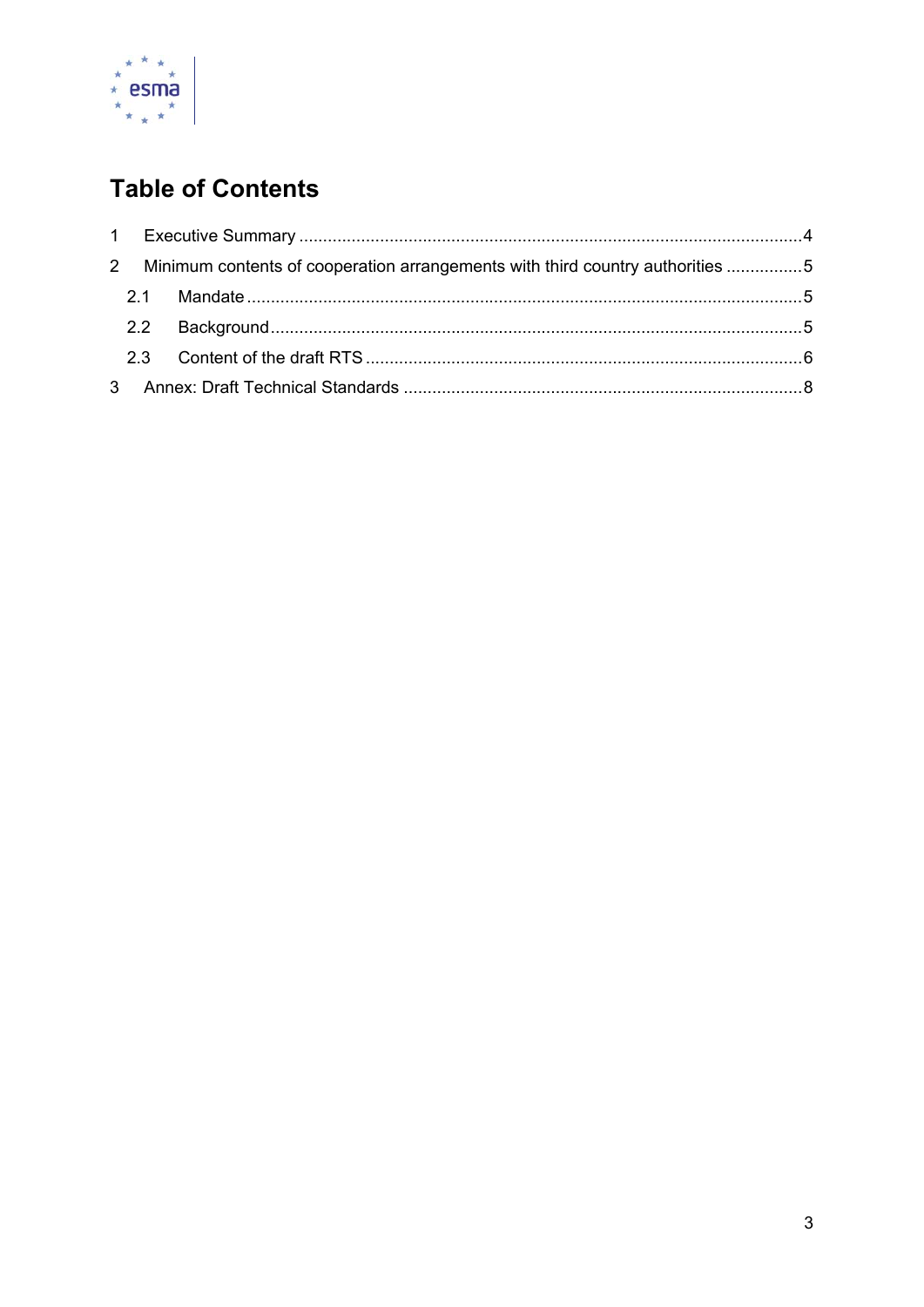

### **1 Executive Summary**

#### **Reasons for publication**

The European Commission proposed a draft Regulation on indices used as benchmarks in financial instruments and financial contracts 1 (Benchmarks Regulation, or: BMR) in September 2013 in the wake of the manipulation of various benchmarks.

The Benchmarks Regulation<sup>2</sup> was published in the Official Journal of the European Union on the 29 June 2016, entered into force the following day, and will be fully applicable as of 1 January 2018.

The Benchmarks Regulation requests ESMA to develop a number of draft regulatory and implementing technical standards to be submitted to the Commission by 1 April 2017. ESMA published its Final Report on 11 draft technical standards under the BMR on 30 March 2017. As indicated in the Final Report published on 30 March, one set of draft technical standards was missing. This Final Report includes draft technical standards on the minimum content of cooperation arrangements with third country authorities, which was not included in the 30 March submission to the Commission. It, therefore, concludes ESMA's work with respect to ESMA's draft technical standards under the BMR.

#### **Contents**

The draft regulatory technical standards proposed in this Final Report set out minimum content for cooperation arrangements with competent authorities of third countries whose legal framework and supervisory practices have been recognised as equivalent according to Article 30(4) of the BMR.

#### **Next Steps**

1

ESMA has submitted the draft technical standards to the European Commission. The Commission has three months to decide whether to endorse the technical standards.

<u>http://europa.eu/rapid/press-release\_IP-13-841\_en.htm?locale=en</u><br><sup>2</sup> Benchmarks Regulation published in the EU Official Journal:

<sup>&</sup>lt;sup>1</sup> The press release of the European Commission on the proposal:

http://eur-lex.europa.eu/legal-content/EN/TXT/?uri=CELEX%3A32016R1011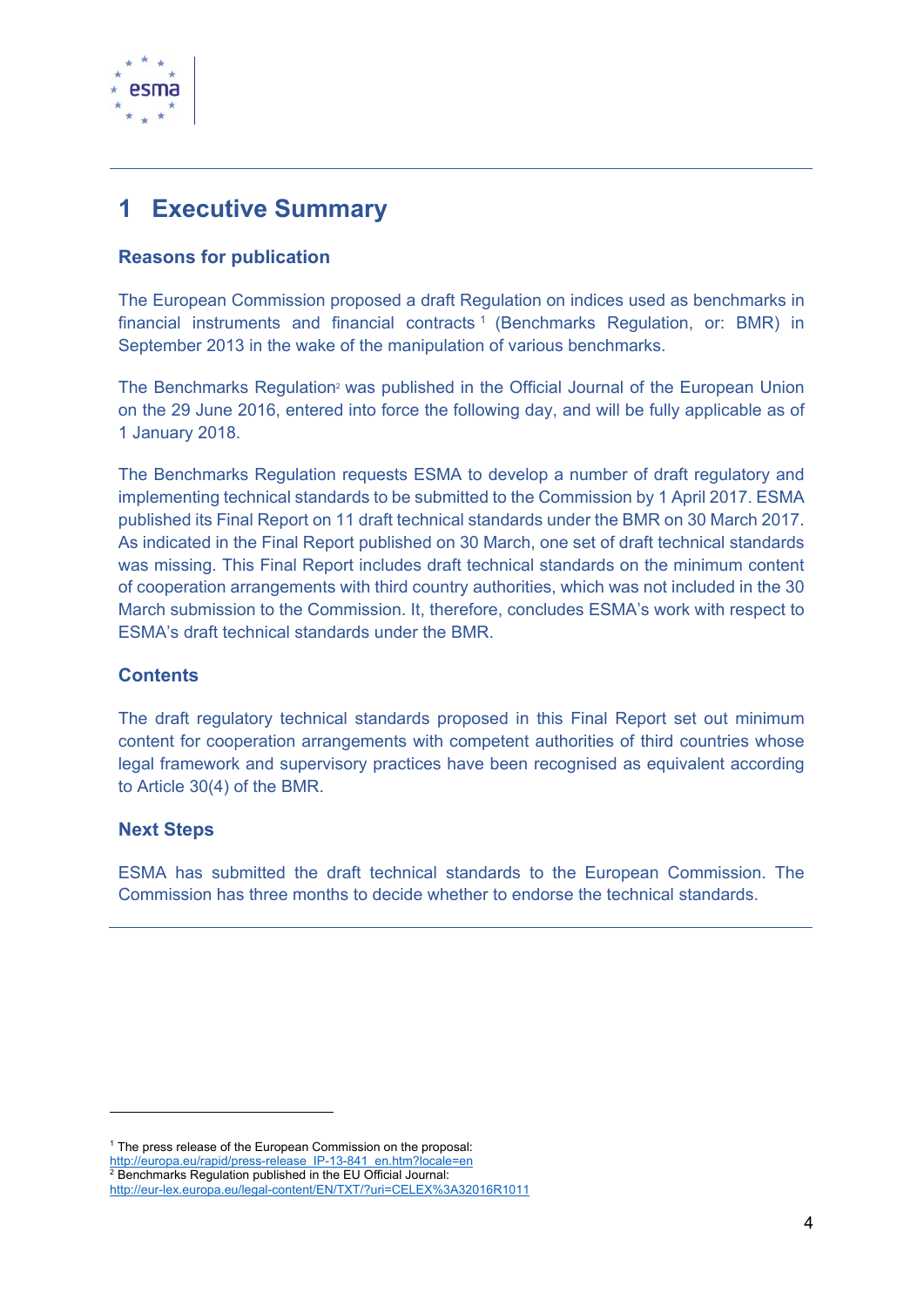

# **2 Minimum contents of cooperation arrangements with third country authorities**

### **2.1 Mandate**

*Article 30* 

*4. ESMA shall establish cooperation arrangements with the competent authorities of third countries whose legal framework and supervisory practices have been recognised as equivalent in accordance with paragraph 2 or 3. Such arrangements shall specify at least:* 

 *(a) the mechanism for the exchange of information between ESMA and the competent authorities of third countries concerned, including access to all relevant information regarding the administrator authorised in that third country that is requested by ESMA;* 

 *(b) the mechanism for prompt notification to ESMA where a third country competent authority deems that the administrator authorised in that third country that it is supervising is in breach of the conditions of its authorisation or other national legislation in the third country;* 

 *(c) the procedures concerning the coordination of supervisory activities, including on-site inspections.* 

*5. ESMA shall develop draft regulatory technical standards to determine the minimum content of the cooperation arrangements referred to in paragraph 4 so as to ensure that the competent authorities and ESMA are able to exercise all their supervisory powers under this Regulation.* 

 *ESMA shall submit those draft regulatory technical standards to the Commission by 1 April 2017.* 

 *Power is delegated to the Commission to adopt the regulatory technical standards referred to in the first subparagraph in accordance with the procedure laid down in Articles 10 to 14 of Regulation (EU) No 1095/2010.* 

### **2.2 Background**

1. A benchmark from a third country whose legal framework and supervisory practices has been recognised as equivalent by the European Commission may be used in the Union if the relevant benchmark and its administrator are included in the register referred to in Article 36 BMR. One of the conditions to be included in the register is that cooperation arrangements between ESMA and the competent authority of the third country are operational.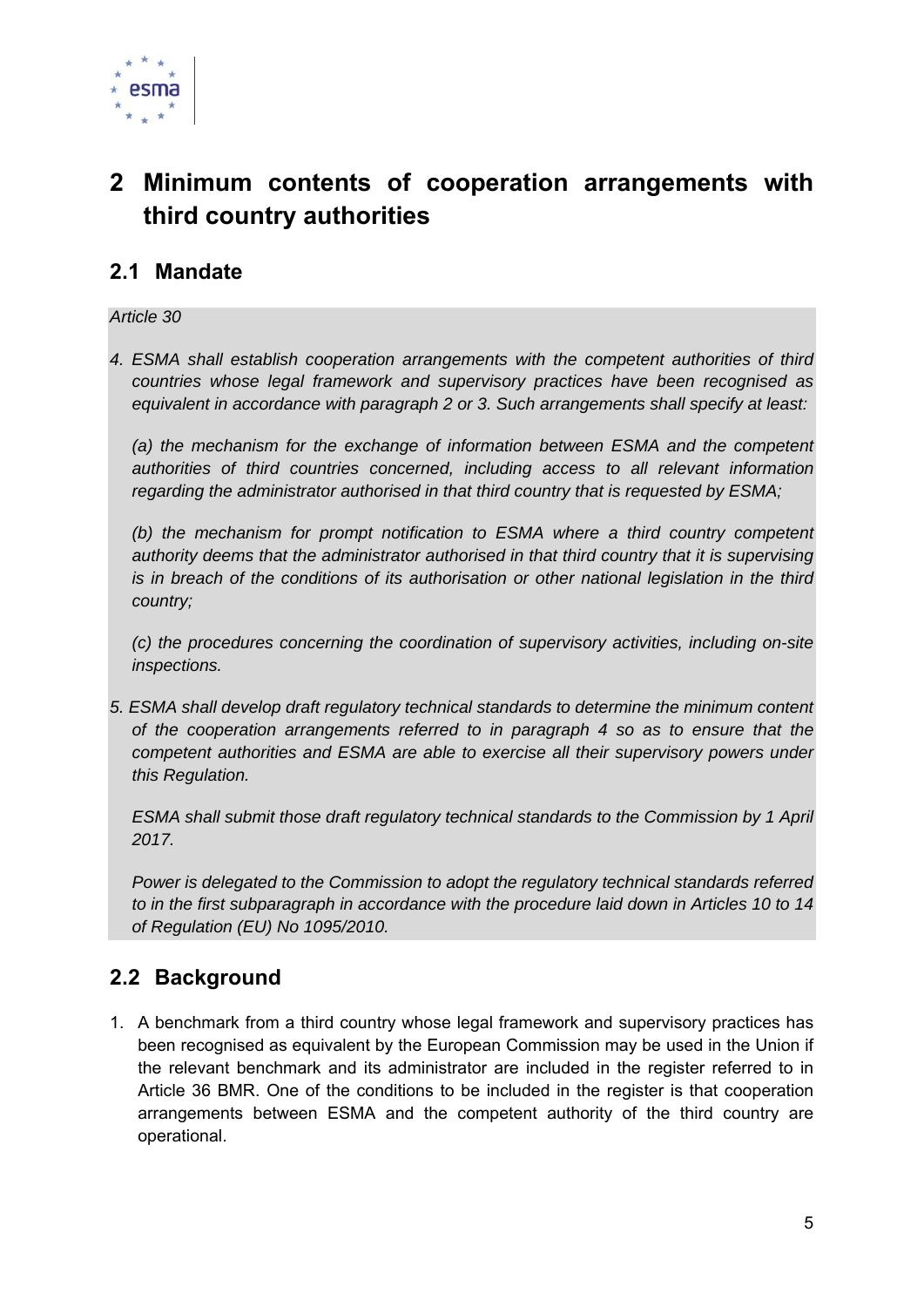

- 2. Article 30(4) BMR already includes three areas that such cooperation arrangements should cover, i.e. the mechanism for the exchange of information between ESMA and the third country competent authority, the mechanism for prompt notification to ESMA where a third country competent authority deems that a benchmark administrator under its supervision is in breach of the condition of its authorisation or other national legislation in the third country, and procedures concerning the coordination of supervisory activities, including onsite-inspections.
- 3. The BMR mandates ESMA to develop draft regulatory technical standards (RTS) that determine minimum content of the cooperation arrangements that should allow the competent authority and ESMA to exercise their supervisory powers under the BMR.
- 4. Furthermore, according to point (a) of Article 32(5) BMR, where a third country administrator applies for recognition and is subject to supervision, the competent authority in the Member State of reference may only grant such recognition if an appropriate cooperation arrangement is in place between the competent authority of the Member State of reference and the competent authority of the third country where the administrator is located. Pursuant to Article 32(5) BMR, such cooperation arrangement has to comply with the RTS that the Commission will adopt after the draft RTS proposed in this Final Report have been submitted.
- 5. Before publishing this Final Report, ESMA asked the opinion of the Securities Markets Stakeholder Group (SMSG) on the draft standards. No opinion was provided by the SMSG. Also, it should be noted that ESMA did not conduct an open public consultation on these draft technical standards, nor did it analyse potential related costs and benefits, as this would have been disproportionate in relation to scope and impact of the draft standards. Indeed, the addressees of the draft technical standards would only be public authorities and not market participants.

### **2.3 Content of the draft RTS**

- 6. The draft RTS require that the cooperation arrangements at least cover the cooperation on all issues relevant for the activities of benchmark administrators including the relevant laws and regulations and changes thereto. National competent authorities, and ESMA where applicable, will have the best knowledge about the applicable legislation and the general environment of benchmarks provision in their own jurisdictions and it is important that the signatories to the cooperation arrangements inform each other about relevant developments. Furthermore, the draft RTS propose that the signatories cooperate and inform each other about regulatory and supervisory actions in relation to benchmark administrators that provide benchmarks in the Union.
- 7. To set an adequately convergent standard for the exchange of information, the draft RTS require the cooperation arrangements to at least set forth procedures for the request for information and their minimum content, including a description of the subject matter and purpose of the request and the applicable laws and regulations that cover benchmarks activity.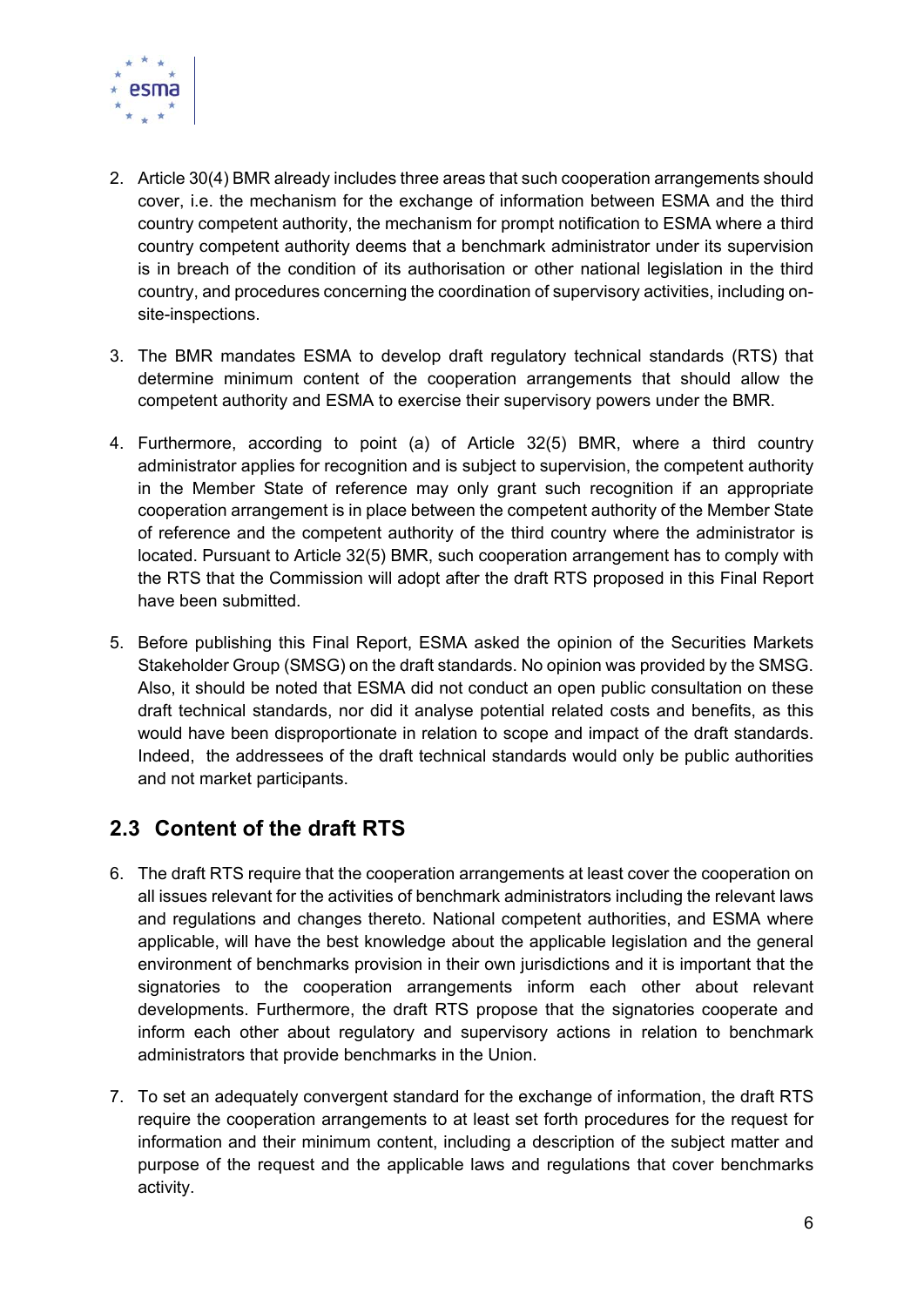

- 8. The cooperation arrangements should also specify the means of notification to the other signatory, including for the cases in which a competent authority has concluded that an administrator in its jurisdiction is in breach of applicable laws. In ESMA's view, this type of notification will be particularly relevant when ESMA has to assess if a third country administrator has seriously infringed national legislation in the third country according to point (b) of Article 31(1) BMR.
- 9. ESMA also suggests that under the cooperation arrangement, it informs the competent authority in the third country about the notification it receives from benchmark administrators in the relevant third country of their consent that supervised entities in the Union may use one or more actual or prospective benchmarks they provide. ESMA will establish technical means for competent authorities in the EU to transmit data on benchmarks and administrators and the draft RTS provide that the cooperation arrangements should include that ESMA and the competent authority in the third country define technical means to use the same transmission mechanism.
- 10. ESMA, and in the case of recognition the competent authority in the Member State of reference, do not directly supervise benchmark administrators in the relevant third country, and therefore have to rely on cooperation with the local competent authority. According to ESMA's draft RTS, the cooperation arrangements should specify a framework for such coordination and that such framework should provide that joint supervisory activities should be based on a written request setting out the background and estimated timing. Furthermore, ESMA suggests minimum terms for the coordination of on-site inspections in the third country.
- 11. The draft RTS also establish that the cooperation arrangements should at least include a confidentiality regime that requires non-public information to be treated confidentially and that any information obtained under the cooperation arrangements should only be eligible for the purpose it was requested for, unless consented to otherwise by the other signatory.
- 12. The cooperation between ESMA, and where applicable the competent authority in the Member State of reference, and the competent authority in the third country may include personal data, e.g. on natural persons that act as benchmark administrators or the administrator's employees or members of its organisational bodies, and the draft RTS set forth that the cooperation arrangements should contain provisions that ensure the necessary and adequate level of data protection.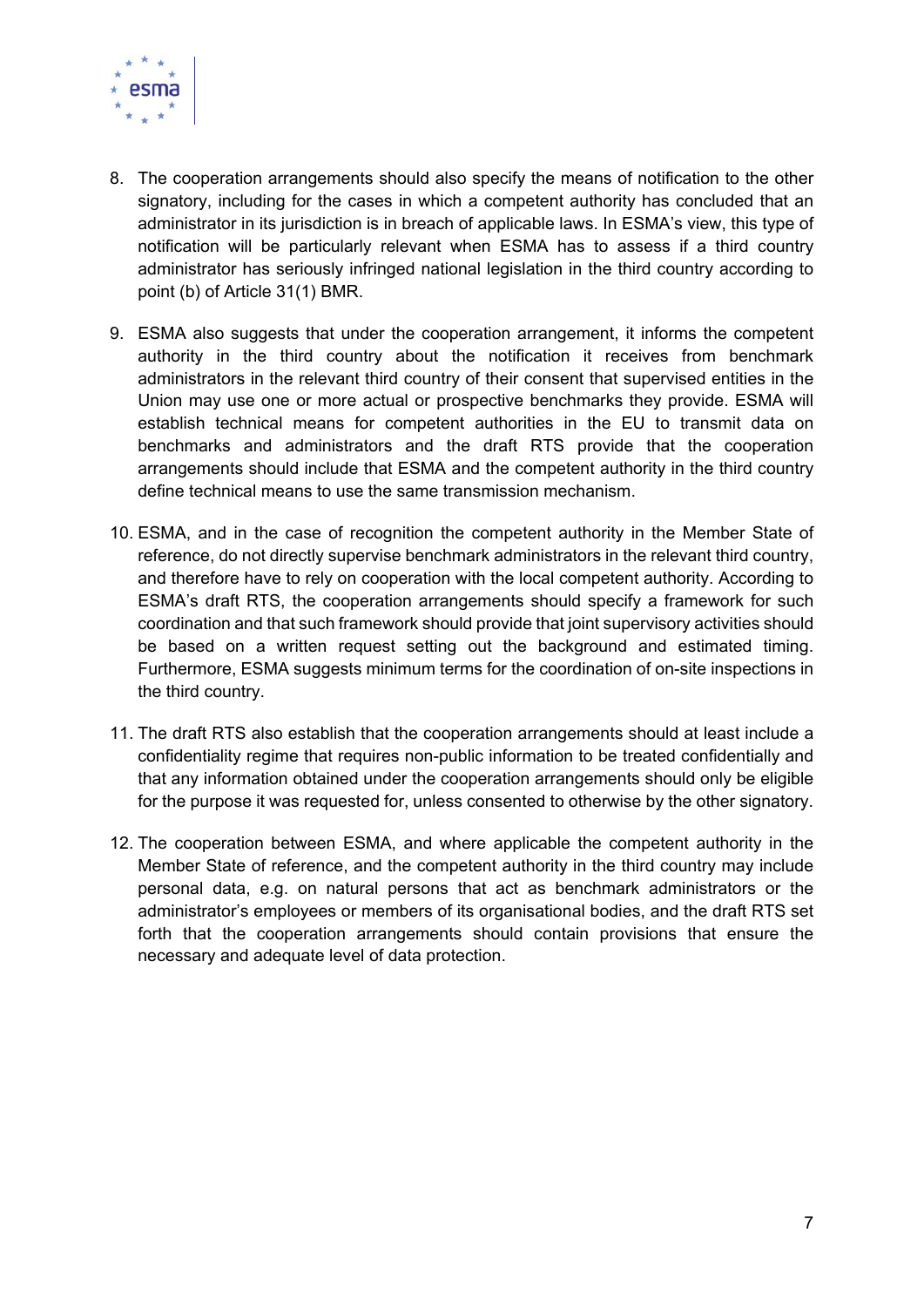

# **3 Annex: Draft Technical Standards**

#### **COMMISSION DELEGATED REGULATION (EU) …/..**

#### **of XXX**

**supplementing Regulation (EU) 2016/1011 of the European Parliament and of the Council with regard to regulatory technical standards determining the minimum content of cooperation arrangements between the European Securities and Markets Authority and competent authorities of third countries whose legal framework and supervisory practices have been recognised as equivalent.** 

#### THE EUROPEAN COMMISSION,

Having regard to the Treaty on the Functioning of the European Union,

Having regard to the Regulation (EU) 2016/1011 of the European Parliament and of the Council of 8 June 2016 on indices used as benchmarks in financial instruments and financial contracts or to measure the performance of investment funds and amending Directives 2008/48/EC and  $2014/17/EU$  and Regulation (EU) No  $596/2014^3$ , and in particular Article 30 (5) thereof,

Whereas:

- (1) The cooperation arrangements referred to in Article 30(4) of Regulation (EU) 2016/1011 ("the cooperation arrangements") should allow the European Securities and Markets Authority ("ESMA") and third country competent authorities from jurisdictions for which an equivalence decision has been adopted to exchange all information relevant to the fulfilment of their respective supervisory tasks. The European Commission may adopt multiple equivalence decisions and benchmarks from the relevant jurisdictions may be eligible for use by supervised entities in the Union if the conditions of Article 30(1) of Regulation (EU) 2016/1011 are met. It is important that the cooperation arrangements contain the same minimum requirements regarding the forms and procedures for the exchange of information, including confidentiality provisions and terms governing the permissible uses of information obtained under the cooperation arrangements.
- (2) Competent authorities of third countries whose legal framework and supervisory practices have been recognised as equivalent will have the adequate knowledge of all events and changes of circumstances relevant for benchmark administrators in their jurisdiction. When supervised entities use benchmarks from these jurisdictions in the Union, it is appropriate that the competent authority in the third country informs ESMA about any such event or change and this Regulation therefore requires that the

 $\overline{a}$ 

 $\overline{\mathbf{3}}$ OJ L 171, 29.06.2016, p. 1.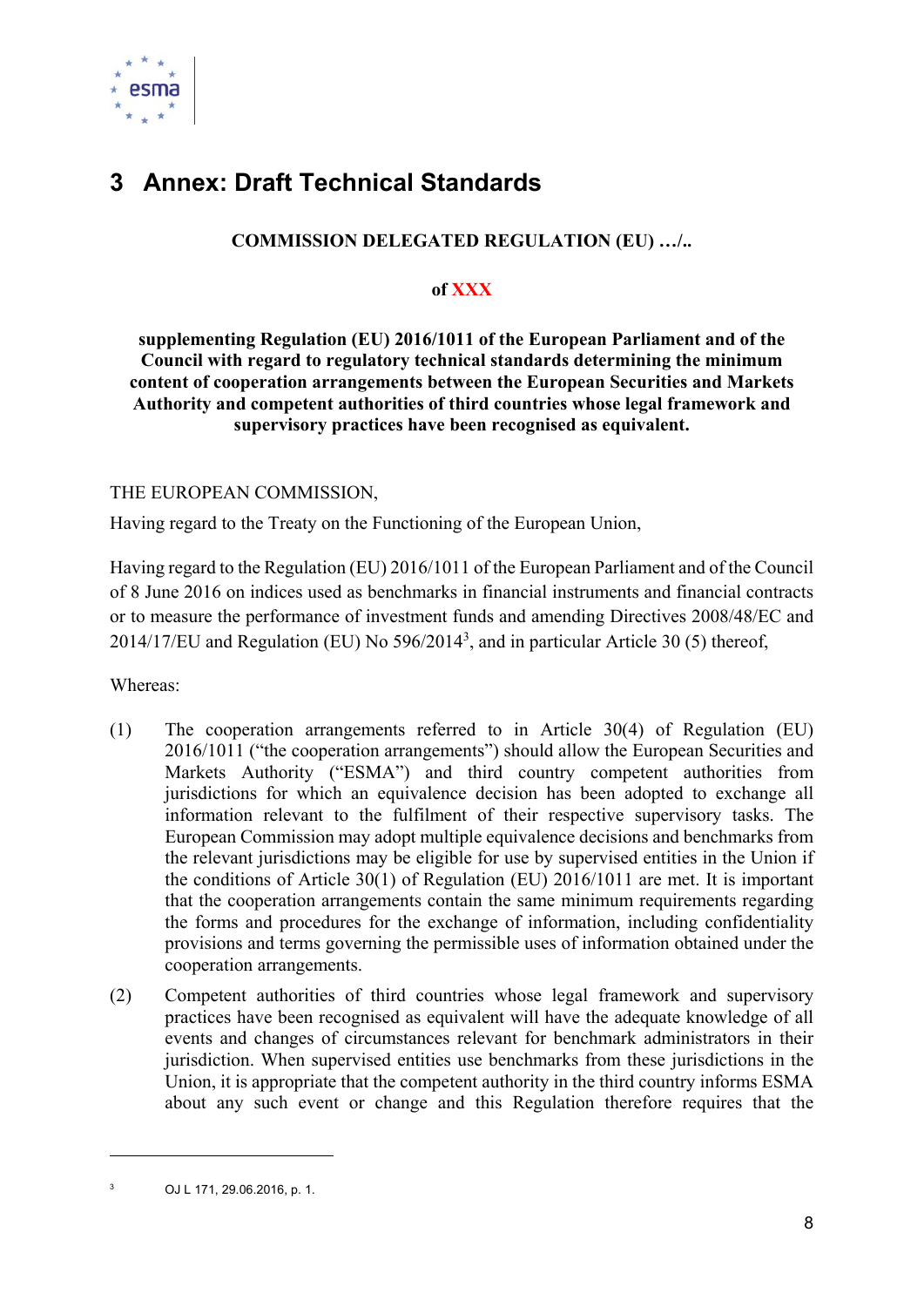

 $\overline{a}$ 

cooperation arrangements include provisions governing the relevant notifications to ESMA.

- (3) To ensure that a third country competent authority is informed about the activities of the benchmark administrators it is supervising it is appropriate that ESMA informs third country competent authorities of relevant notifications ESMA receives from third country administrators of their consent to their benchmarks being used by supervised entities in the Union. ESMA has established a mechanism for competent authorities to provide ESMA with the information necessary to establish and maintain the register according to Article 36 of Regulation (EU) 2016/1011. It would be useful for third country competent authorities to have access to this mechanism. This Regulation provides that ESMA and third country authorities define technical means that allow such access.
- (4) ESMA has, with the exception of its obligation to withdraw the registration of an administrator from its register according to Article 31 of the Regulation (EU) 2016/1011, no direct supervisory powers regarding third country benchmark administrators and relies on the supervision by, and cooperation with, third country competent authorities. The cooperation arrangements should therefore include provisions adequately addressing supervisory cooperation, including on-site inspections, and setting out the roles of the signatories.
- (5) According to Article 32(5)(a) of Regulation (EU) 2016/1011, the cooperation arrangements between competent authorities of third countries and competent authorities of Member States of reference shall have the same minimum content as the cooperation arrangements which are the subject matter of this Regulation. The minimum contents of cooperation arrangements established in this Regulation should therefore apply to such arrangements analogously.
- (6) This Regulation is based on the draft regulatory technical standards submitted by ESMA to the Commission.
- (7) ESMA has not conducted open public consultations on the draft regulatory technical standards on which this Regulation is based, nor has it analysed potential related costs and benefits of introducing the minimum content of cooperation arrangements, as this would have been disproportionate in relation to their scope and impact, taking into account that the addressees of the regulatory technical standards would only be the third country competent authorities, competent authorities of Member States and ESMA, and not market participants.
- (8) ESMA has requested the opinion of the Securities Markets Stakeholder Group established in accordance with Article 37 of Regulation (EU) No 1095/2010 of the European Parliament and of the Council<sup>4</sup>,

<sup>4</sup> Regulation (EU) No 1095/2010 of the European Parliament and of the Council of 24 November 2010 establishing a European Supervisory Authority (European Securities and Markets Authority), amending Decision No 716/2009/EC and repealing Commission Decision 2009/77/EC (OJ L 331, 15.12.2010, p. 84).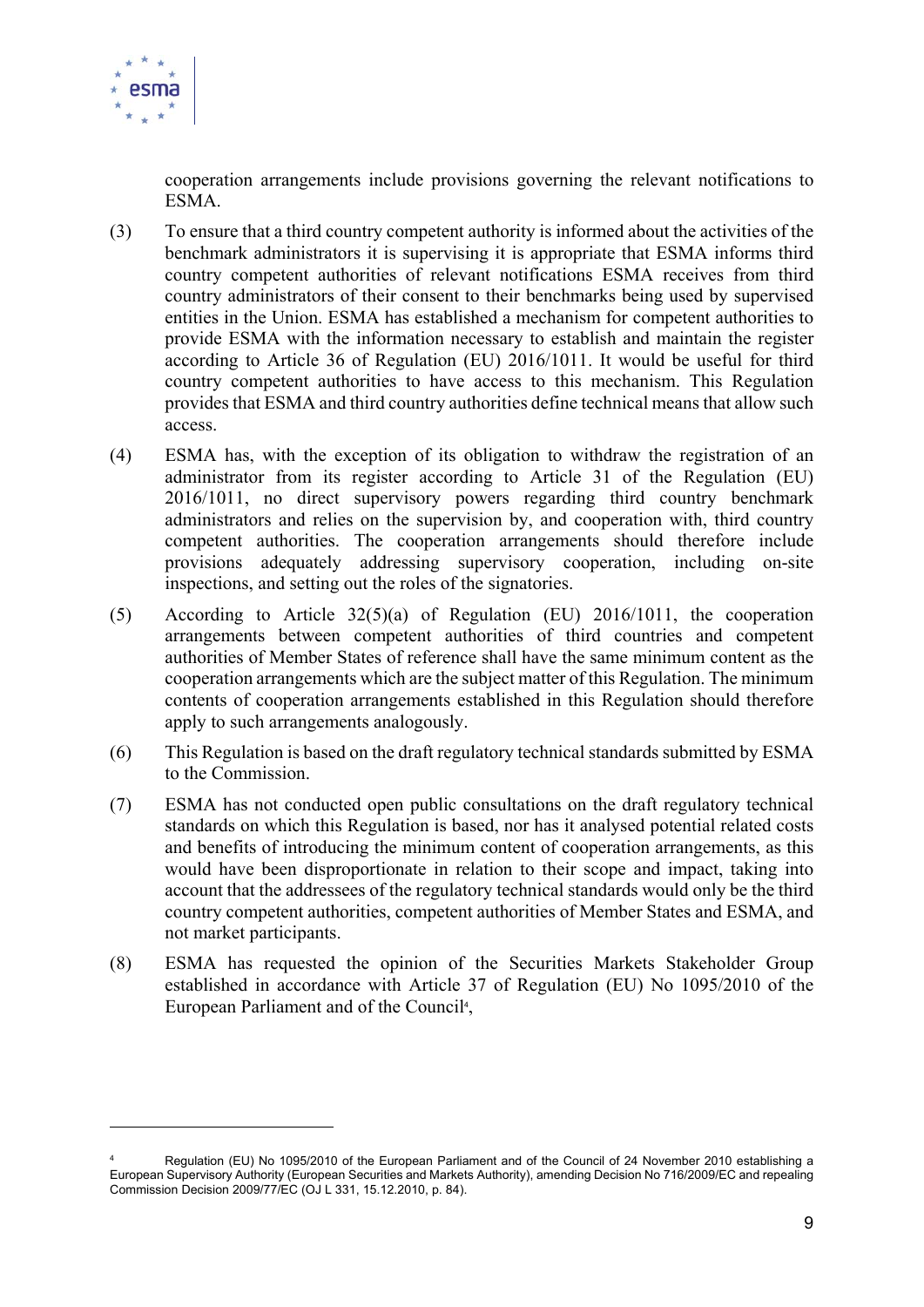

#### HAS ADOPTED THIS REGULATION:

#### *Article 1*

#### *Scope and general provision*

The cooperation arrangements shall clearly set out their scope of application, including at least the cooperation of the signatories on:

- (a) the exchange of information and notifications pursuant to Regulation (EU) 2016/1011;
- (b) issues relevant to the operations, activities and services of benchmark administrators in the signatories' jurisdictions, information on the laws and regulations to which benchmark administrators are subject and any material changes thereto;
- (c) regulatory or supervisory actions or approvals taken by the competent authority of the third country in relation to a benchmark administrator that provides benchmarks in the Union, including changes to the relevant obligations and requirements to which the benchmark administrator is subject that may have an impact on the benchmark administrator's continued compliance with the applicable laws and regulations;

and shall contain at least provisions in accordance with Articles 2 to 4.

#### *Article 2*

#### *Exchange of information and notifications*

- 1. The cooperation arrangements shall provide that the exchange of information pursuant to Regulation (EU) 2016/1011 shall occur in writing using requests for information that specify at least the information sought by the authority requesting it, a concise description of the subject matter of the request, the purpose for which the information is sought and the relevant laws and regulations applicable to benchmarks activity.
- 2. The cooperation arrangements shall specify the means of any notification pursuant to Regulation (EU) 2016/1011 of one signatory to the other. Where a third country competent authority deems that an administrator authorised in its country is in breach of the conditions of its authorisation or other national legislation, the co-operation arrangements shall specify that a notification of its assessment shall occur within a reasonable time frame.
- 3. Where ESMA receives notifications according to point (c) of Article 30(1) of Regulation (EU) 2016/1011, the cooperation arrangements shall specify that ESMA provide a third country competent authority with any notification it receives from an administrator supervised in the third country that its actual or prospective benchmarks may be used by supervised entities in the Union, together with the list of benchmarks for which it has given consent. The co-operation arrangements shall provide that the signatories define technical means for a third country competent authority to transmit to ESMA a consolidated list of all benchmark administrators in the third country that have given consent for some or all of their benchmarks to be used in the Union and of those benchmarks to the use of which they have given consent.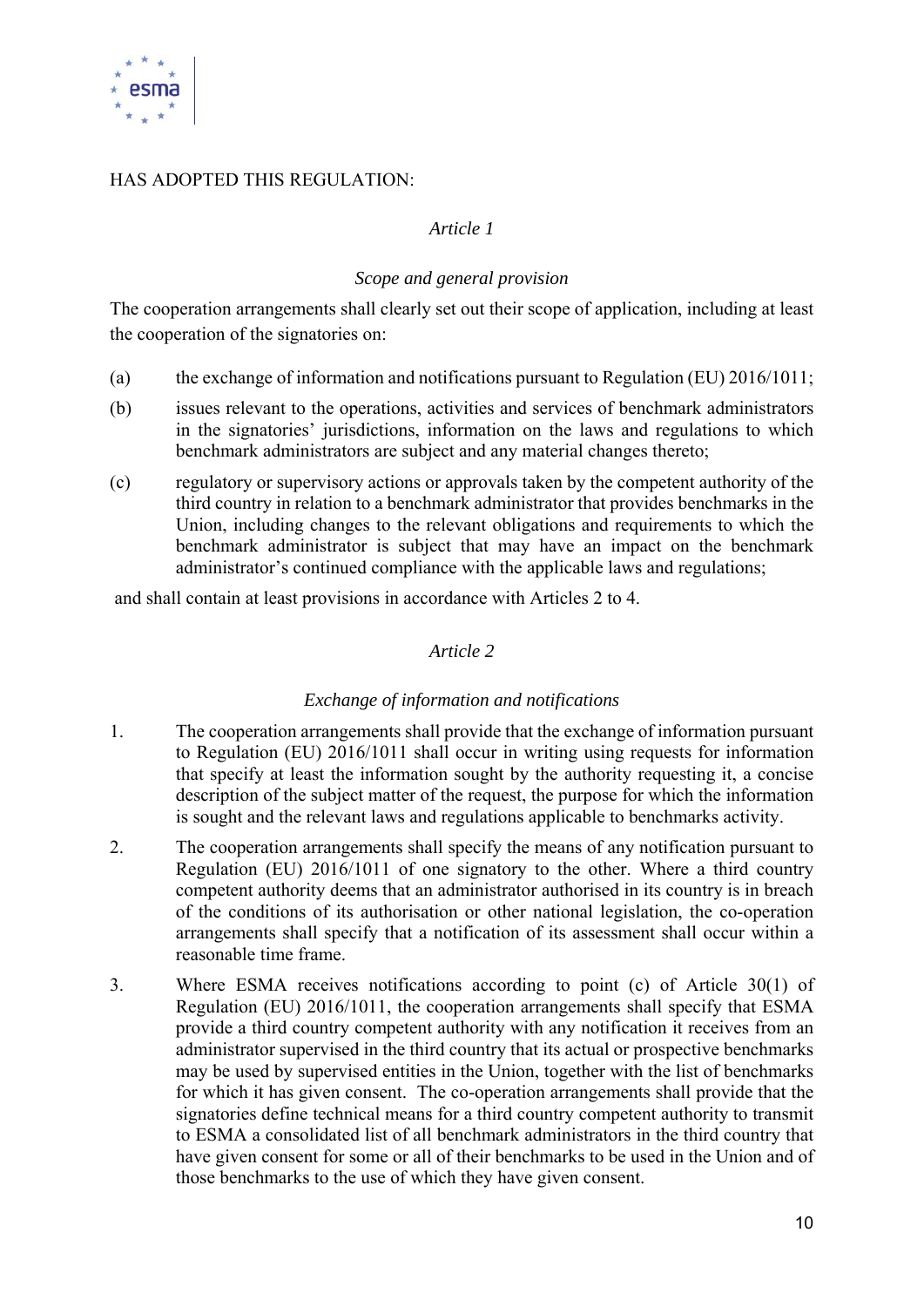

4. The cooperation arrangements shall specify the secure method by which the exchange of information according to paragraph 1, the notifications according to paragraph 2, and the transmission of information according to paragraph 3 are to be undertaken.

#### *Article 3*

#### *Supervisory cooperation*

- 1. The cooperation arrangements shall specify a framework for the coordination of supervisory activities of the signatories in the area of benchmarks supervision, including at least a requirement that a signatory makes an initial written request in relation to undertaking such an activity, which sets out the factual and legal background and an estimated timeframe for the activity, and a requirement that the other signatory acknowledges receipt of the request in writing within ten working days.
- 2. For the coordination of on-site inspections in the third country competent authority's jurisdiction, the cooperation arrangements shall set out a procedure for the signatories to reach an understanding on the terms governing such on-site inspections, including at least terms stating their respective roles and responsibilities, the right of the third country competent authority to accompany any on-site inspection and any duty to assist in reviewing, interpreting and analysing the contents of public and non-public books and records and in obtaining information from directors and senior management of a benchmark administrator in the respective third country jurisdiction.

#### *Article 4*

#### *Confidentiality, permissible uses of information and data protection*

- 1. The cooperation arrangements shall require that the signatories keep non-public information exchanged under the cooperation arrangements confidential, except where a legally enforceable demand requires its disclosure.
- 2. The cooperation arrangements shall specify that non-public information obtained thereunder shall be securely stored and used solely for the purpose set out by the authority that requested it, unless that authority has obtained prior written consent from the authority that provided the information to another use.
- 3. Where the cooperation arrangements allow for personal data to be exchanged, they shall contain provisions to ensure adequate means for the protection of such data that is in compliance with all applicable data protection legislation in the respective jurisdictions.

#### *Article 5*

#### *Entry into force*

This Regulation shall enter into force on the twentieth day following that of its publication in the *Official Journal of the European Union*.